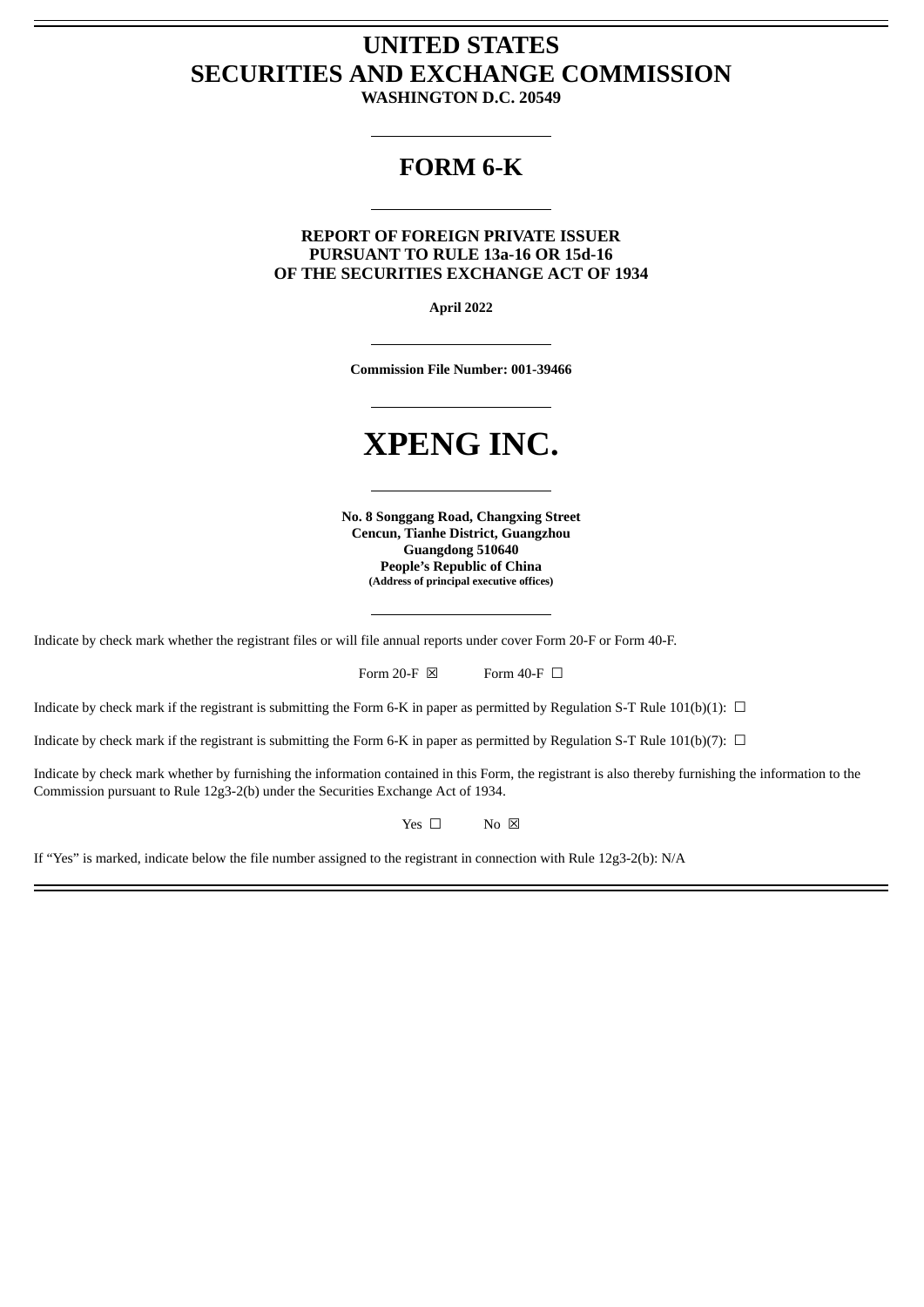### **TABLE OF CONTENTS**

Exhibit 99.1 Press release: XPeng Files 2021 Annual Report on Form 20-F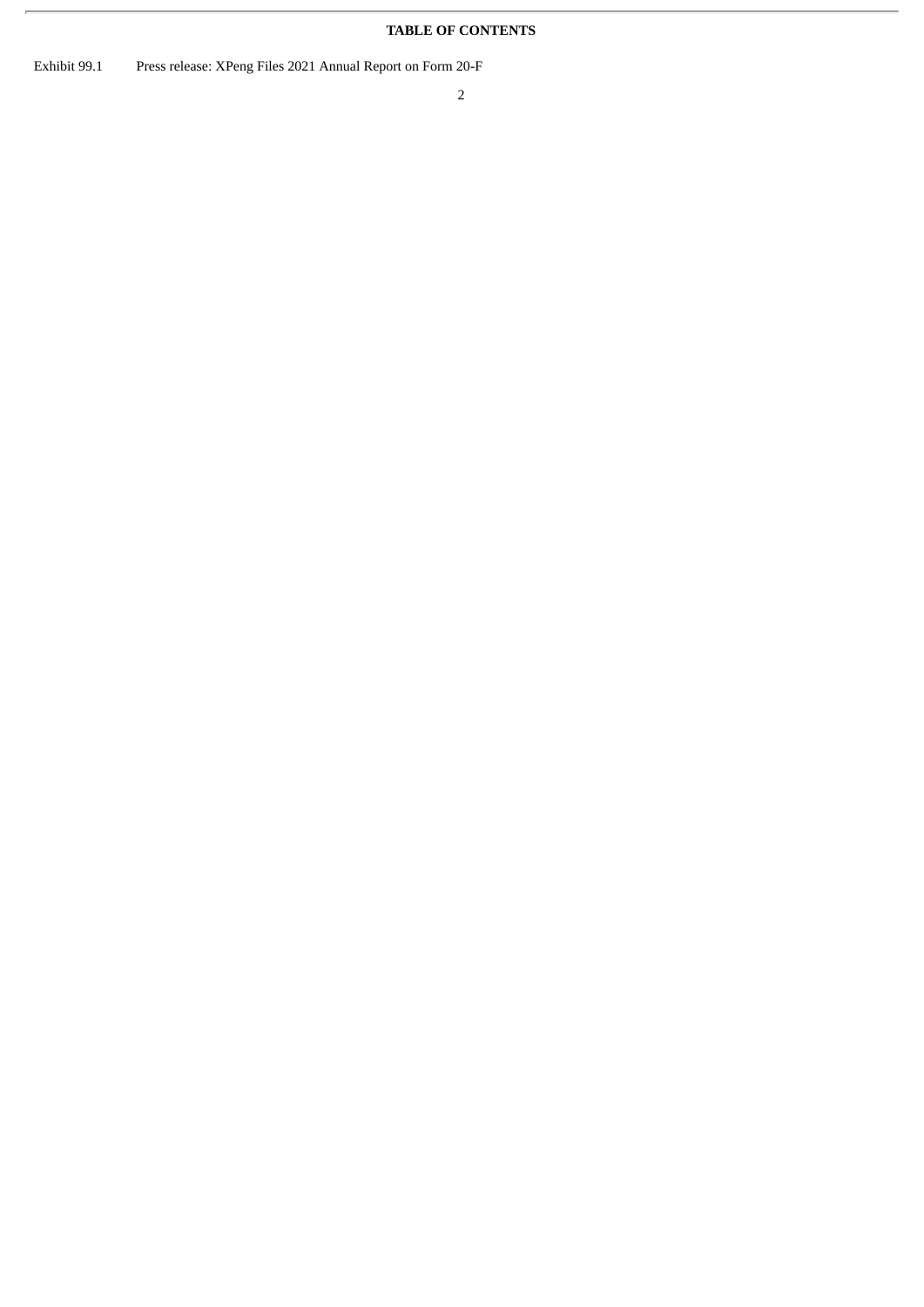**SIGNATURE**

Pursuant to the requirements of the Securities Exchange Act of 1934, the registrant has duly caused this report to be signed on its behalf by the undersigned, thereunto duly authorized.

#### XPENG INC.

| By:    | /s/ Xiaopeng He                      |
|--------|--------------------------------------|
| Name:  | Xiaopeng He                          |
| Title: | Chairman and Chief Executive Officer |

Date: April 29, 2022

3